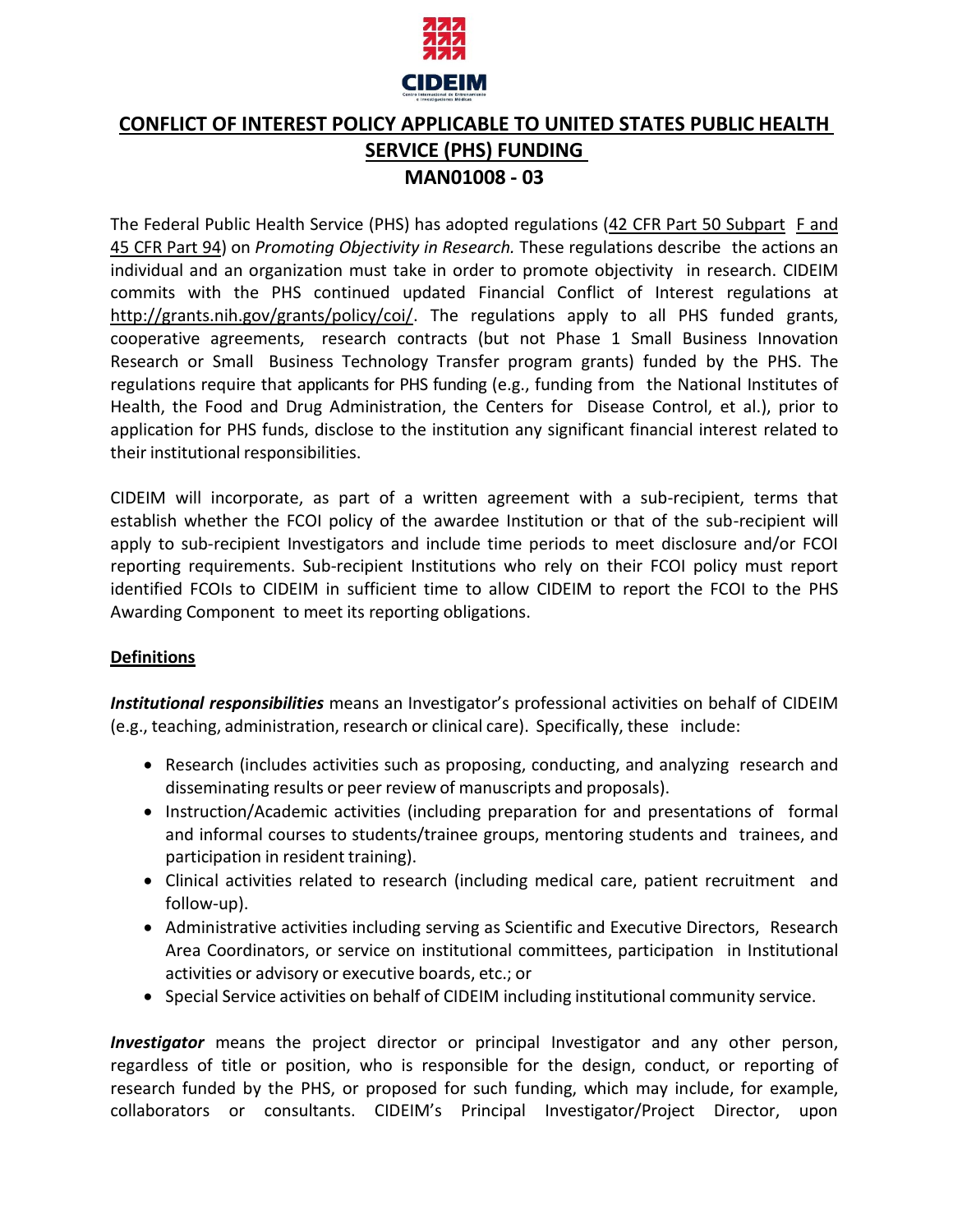

consideration of the individual's role and degree of independence in carrying out the work, will determine who is responsible for the design, conduct, or reporting of the research.

## *Significant Financial Interest* means:

**(1)** A financial interest consisting of one or more of the following interests of the Investigator (and those of the Investigator's spouse and dependent children) that reasonably appear to be related to the Investigator's institutional responsibilities on behalf of CIDEIM

- **(i) With regard to any publicly traded entity**, a *significant financial interest* exists if the value of any remuneration received from the entity in the twelve months preceding the disclosure and the value of any equity interest in the entity as of the date of disclosure, when aggregated for the investigator, investigator's spouse and dependent children, exceeds \$5,000. For purposes of this definition, remuneration includes salary and any payment for services not otherwise identified as salary (e.g., consulting fees, honoraria, paid authorship); equity interest includes any stock, stock option, or other ownership interest, as determined through reference to public prices or other reasonable measures of fair market value;
- **(ii) With regard to any non-publicly traded entity**, a *significant financial interest* exists if the value of any remuneration received from the entity in the twelve months preceding the disclosure, when aggregated, exceeds \$5,000, or when the Investigator (or the Investigator's spouse or dependent children) holds any equity interest (e.g., stock, stock option, or other ownership interest); or
- **(iii) With regard to** intellectual property rights and interest*s (e.g., patents, copyrights),* a *significant financial interest* exists upon receipt of income of greater than \$5,000 related to such rights and interests.

**(2)** In addition, for the Investigator only, **any reimbursed or sponsored travel** (i.e., that which is paid on behalf of the Investigator), **related to his/her institutional responsibilities,** must be disclosed to CIDEIM. The details of this disclosure will include at a minimum, the purpose of the trip, the identity of the sponsor/organizer, the destination, and the duration. This disclosure requirement does not apply to travel that is reimbursed or sponsored by a federal, state, or local government agency, an U.S. Institution of higher education as defined at 20 U.S.C. 1001(a), an academic teaching hospital, a medical center, or a research institute that is affiliated with an Institution of higher education.

**(3)** The term *significant financial interest* does not include the following types of financial interests:

- **(i)** Salary, royalties, or other remuneration paid by CIDEIM to the Investigator if the Investigator is currently employed or otherwise appointed by CIDEIM, including intellectual property rights assigned to the CIDEIM and agreementsto share in royalties related to such rights;
- **(ii)** Income from investment vehicles, such as mutual funds and retirement accounts, as long as the Investigator does not directly control the investment decisions made in these vehicles;
- **(iii)** Income from seminars, lectures, or teaching engagements sponsored by an U.S. federal, state, or local government agency, an Institution of higher education as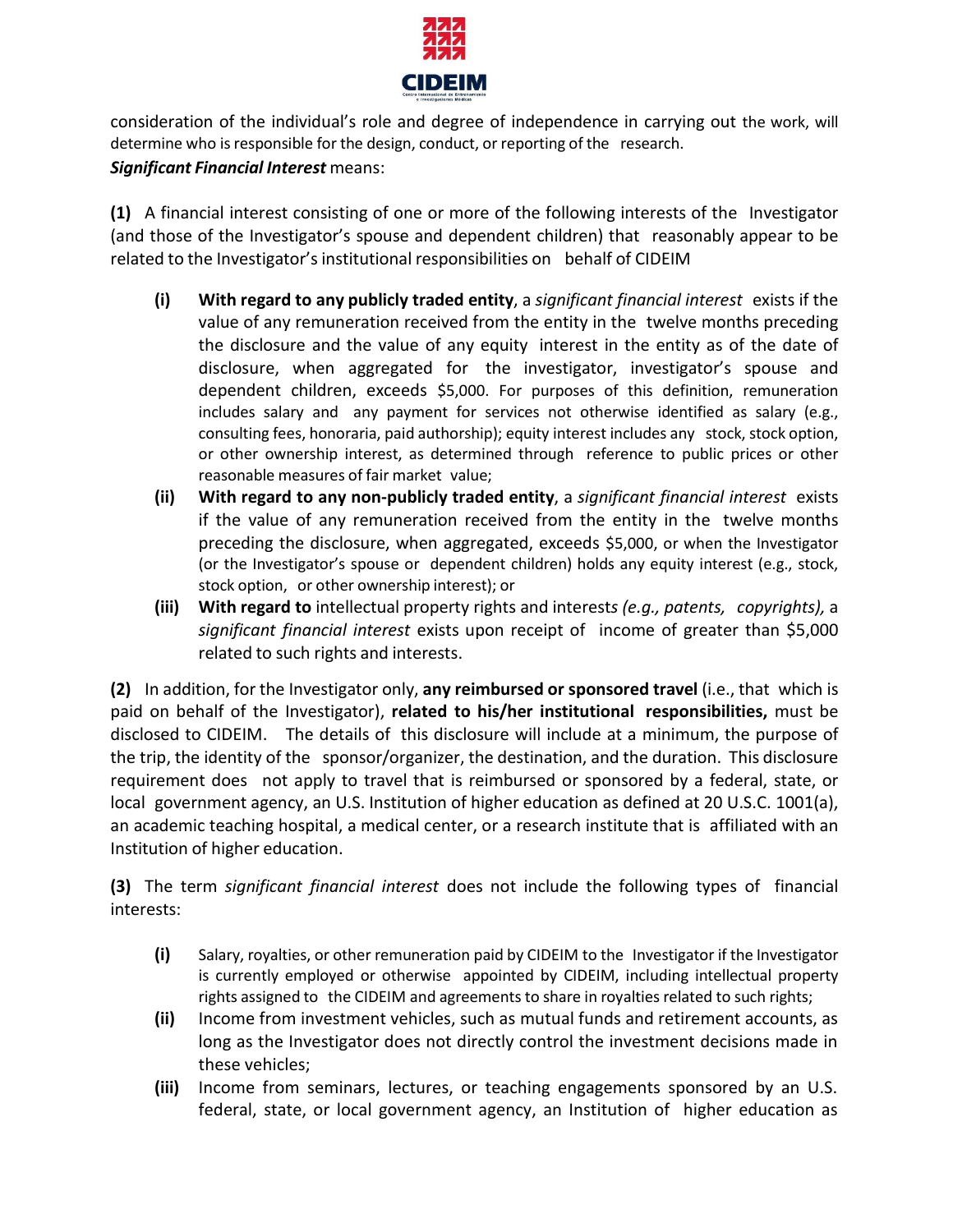

defined at 20 U.S.C. 1001(a), an academic teaching hospital, a medical center, or a research institute that is affiliated with an Institution of higher education; or

**(iv)** Income from service on advisory committees or review panels for an U.S. federal, state, or local government agency, an Institution of higher education as defined at 20 U.S.C. 1001(a), an academic teaching hospital, a medical center, or a research institute that is affiliated with an Institution of higher education.

### **Disclosure**

Prior to the submission of an application for funding from PHS agency, the Principal Investigator and all other Investigators at CIDEIM must have disclosed to CIDEIM's Conflict of Interest Committee (COIC)/designated official an up-to-date listing of their Significant Financial Interests [SFIs] (and those of their spouse and dependent children), as defined above. Any new Investigator, who, subsequent to the submission of an application for funding from a PHS agency, or during the course of the research project, plans to participate in the project, must similarly disclose their SFI to the COIC/designated official promptly and prior to participation in the project.

Each Investigator who is participating in the PHS-funded research must submit an updated disclosure of SFI at least annually, during the period of the award. Such disclosure must include any information that was not disclosed initially to CIDEIM, pursuant to this Policy, or in a subsequent disclosure of SFI (e.g., any financial conflict of interest (FCOI) identified on a PHSfunded project that was transferred from another Institution), and must include updated information regarding any previously disclosed SFI (e.g., the updated value of a previously disclosed equity interest).

Each Investigator who is participating in PHS-funded research must submit an updated disclosure of SFI (including reimbursed travel) within thirty (30) days of discovering or acquiring (e.g., through purchase, marriage, or inheritance) a new SFI.

#### **Review by CIDEIM´s COIC /Designated Official**

The COIC/designated official will conduct reviews of disclosures. The COIC/designated official will review any SFI that has been identified in a disclosure; these interests will be compared to each PHS research award on which the Investigator is identified as responsible for the design, conduct, or reporting of the research to determine if the SFI is related to the award and, if so, whether the SFI creates a Financial Conflict of Interest (FCOI) related to that research award.

#### **Guidelines for Determining "Relatedness" and Financial Conflict of Interest**

The COIC/designated official will determine whether an Investigator's SFI is related to the PHSfunded research and, if so, whether the SFI is a financial conflict of interest. An Investigator's SFI is related to PHS-funded research when the COIC/designated official reasonably determines that the SFI: could be affected by the PHS-funded research; or is in an entity whose financial interest could be affected by the research. The COIC/designated official may involve the Investigator in the determination of whether a SFI is related to the PHS-funded research.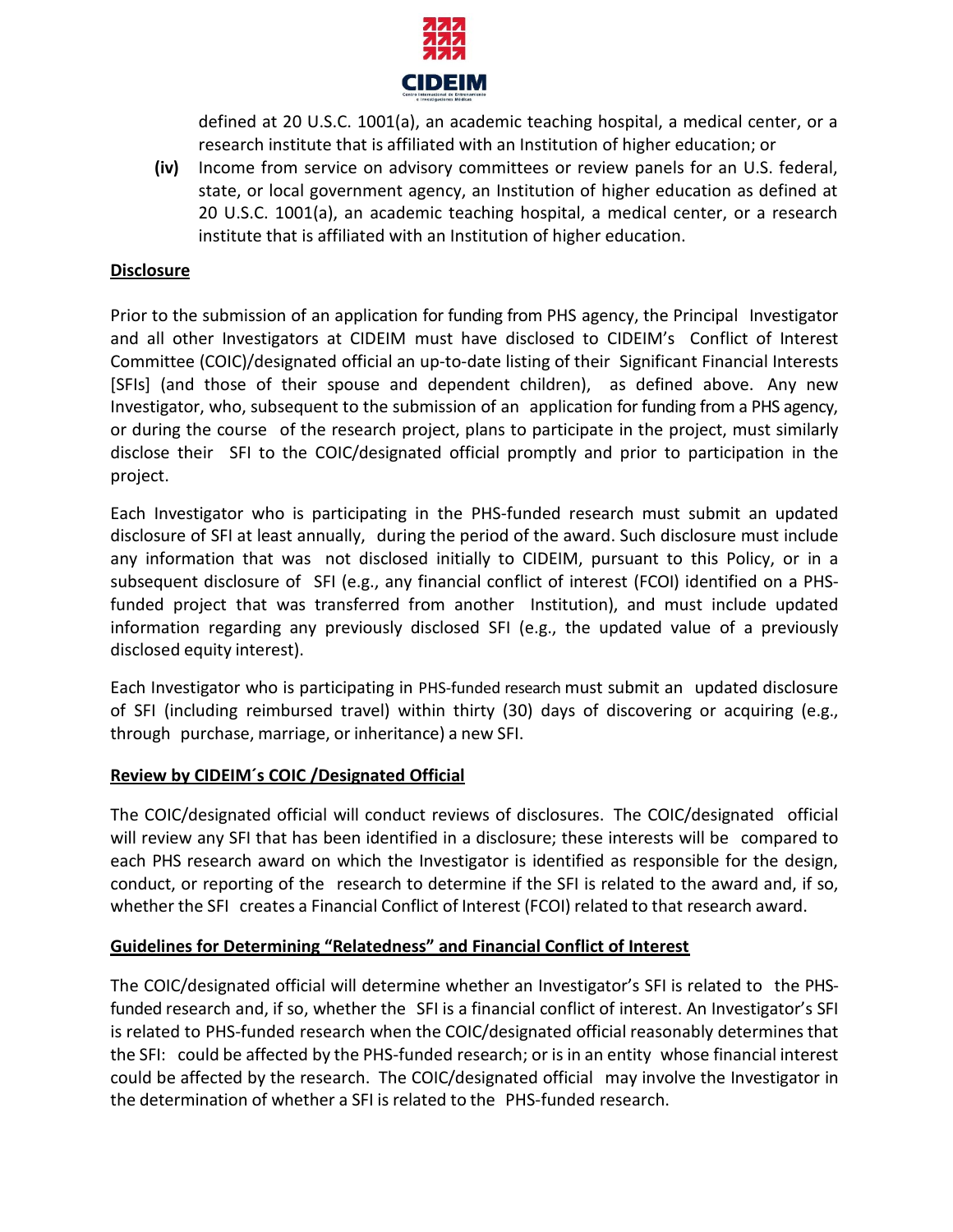

A financial conflict of interest exists when the COIC/designated official reasonably determines that the SFI could directly and significantly affect the design, conduct, or reporting of the PHSfunded research.

In determining if an Investigator's SFI is related to PHS-funded research, and if so, whether the relationship creates a FCOI, the COIC/designated official considers the role of the Investigator and the opportunity (if any), to bias the results, the nature of the research being proposed, and the value of the SFI in relation to the size and value of the entity. In addition, the COIC/designated official may also consider the following factors:

- 1. Whether the research is of a basic or fundamental nature directed at understanding basic scientific processes; or
- 2. Whether the degree of replication and verification of research results is such that immediate commercialization or clinical application is not likely; or
- 3. Whether the goal of the research is to evaluate an invention linked to the SFI (such as where the SFI is a patent, or an interest in a company that has licensed the invention); or
- 4. Where the research involves human subjects, whether there are double blind conditions or the involvement of a data and safety monitoring board; or
- 5. Where the SFI is in a privately held company, whether the researcher's SFI could result in the researcher having influence over company decisions, or whether the research could have a significant impact on the company's business or financial outlook (excluding Phase I SBIRs and STTRs); or
- 6. The magnitude of the SFIs (e.g., the amount of consulting, or the percentage or value of equity); or
- 7. Where the SFI is in the sponsor of the research, and the sponsor is a licensee of the Discloser's technology, the amount of commercialization payments received by the Investigator from that technology, both currently or in the future; or
- 8. The number and nature of relationships an Investigator has with an entity. Multiple entanglements can create a relationship with an outside entity that is stronger than the sum of the parts; or
- 9. Whether the goal of the research is to validate or invalidate a particular approach or methodology that could affect the value of the SFI; or
- 10. Whether other scientific groups are independently pursuing similar questions; or
- 11. Whether sufficient external review of the research conducted and the reporting of research results exist to mitigate undue bias; or
- 12. Whether the goal of the project is a comparative evaluation of a technology in which an Investigator has a SFI; or
- 13. Whether the project involves a subaward to an entity in which the Investigator has a SFI.

## **Management of Significant Financial Intereststhat Pose Financial Conflict(s) of Interest**

If a conflict of interest exists, the COIC/designated official will determine by what means – such as the individual's recusal from decisions affecting the conflicting entity, abstention from the external activity, modification of the activity, and/or monitoring of the activity by a subcommittee – the conflict should be avoided or managed in order to mitigate undue bias. In making those determinations, the COIC/designated official will be guided by the principles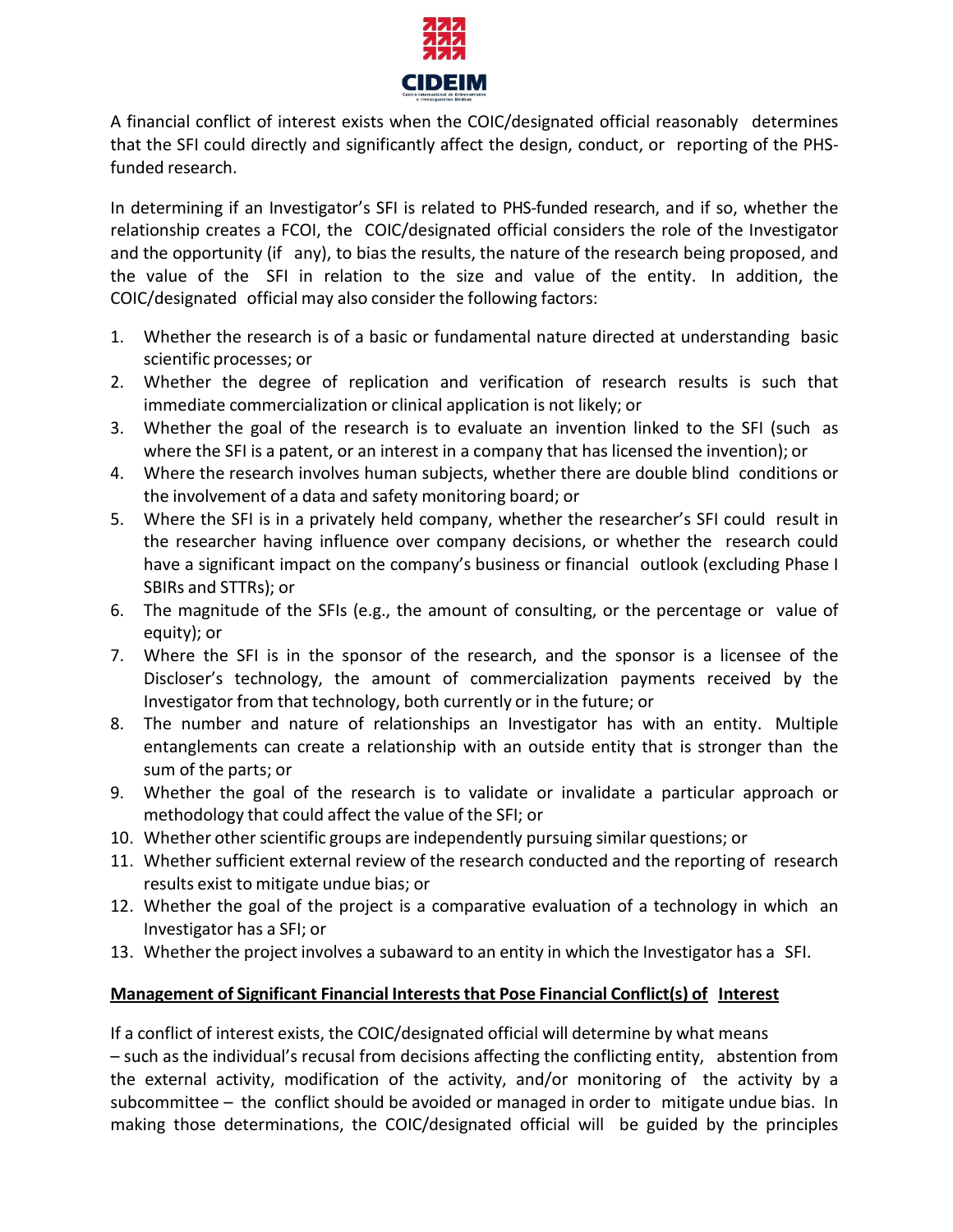

discussed in this Policy the COIC/designated official will also take into consideration whether the Investigator's ongoing role is necessary to continue advancing the research, based upon the factors such as the uniqueness of his or her expertise and qualifications.

Examples of conditions that might be imposed to manage a financial conflict of interest include, but are not limited to:

- a) Public disclosure of financial conflicts of interest (e.g., when presenting or publishing the research);
- b) For research projects involving human subjects research, disclosure of financial conflicts of interest directly to human participants;
- c) Appointment of an independent monitor capable of taking measures to protect the design, conduct, and reporting of the research against bias resulting from the financial conflict of interest;
- d) Modification of the research plan;
- e) Change of personnel or personnel responsibilities, or disqualification of personnel from participation in all or a portion of the research;
- f) Reduction or elimination of the financial interest (e.g., sale of an equity interest);
- g) Severance of relationships that create financial conflicts;
- h) For research projects involving human subjects research, use of a data and safety monitoring board;
- i) Double-blind conditions;
- j) Provisions to conduct the work simultaneously at multiple sites;
- k) Written disclosure of the conflict to all individuals working on the research project;
- l) Annual reports on the research progressto the COIC/designated official.

If the COIC/designated official determines that a conflict exists, it will communicate its determination and the means it has identified for eliminating or managing the conflict, in writing, to the individual, to the relevant Principal Investigator/Project Director, and the appropriate direct supervisor. The COIC/designated official will keep a record of the disclosure and other relevant information for at least three years. If the COIC/designated official prescribes monitoring of the activity, it will describe what monitoring shall be performed and what records are to be kept.

No expenditures on PHS awards will be permitted until the Investigator has complied with the Disclosure requirements of this Policy and has agreed, in writing, to comply with any plans determined by the COIC/designated official necessary to manage the Conflict of Interest. The COIC/designated official will communicate, in writing, with the PHS Awarding Component to notify it of the existence and the nature of a Financial Conflict of Interest and whether the conflict has been managed, reduced, or eliminated.

The COIC/designated official will keep a record of Investigator disclosures of financial interests and the COIC/designated official's review of, and response to, such disclosure and all actions under this policy. Such records will be maintained and kept for at least three years from the date the final expenditures report is submitted and in accordance with the terms and conditions of the award and relevant PHS Regulations.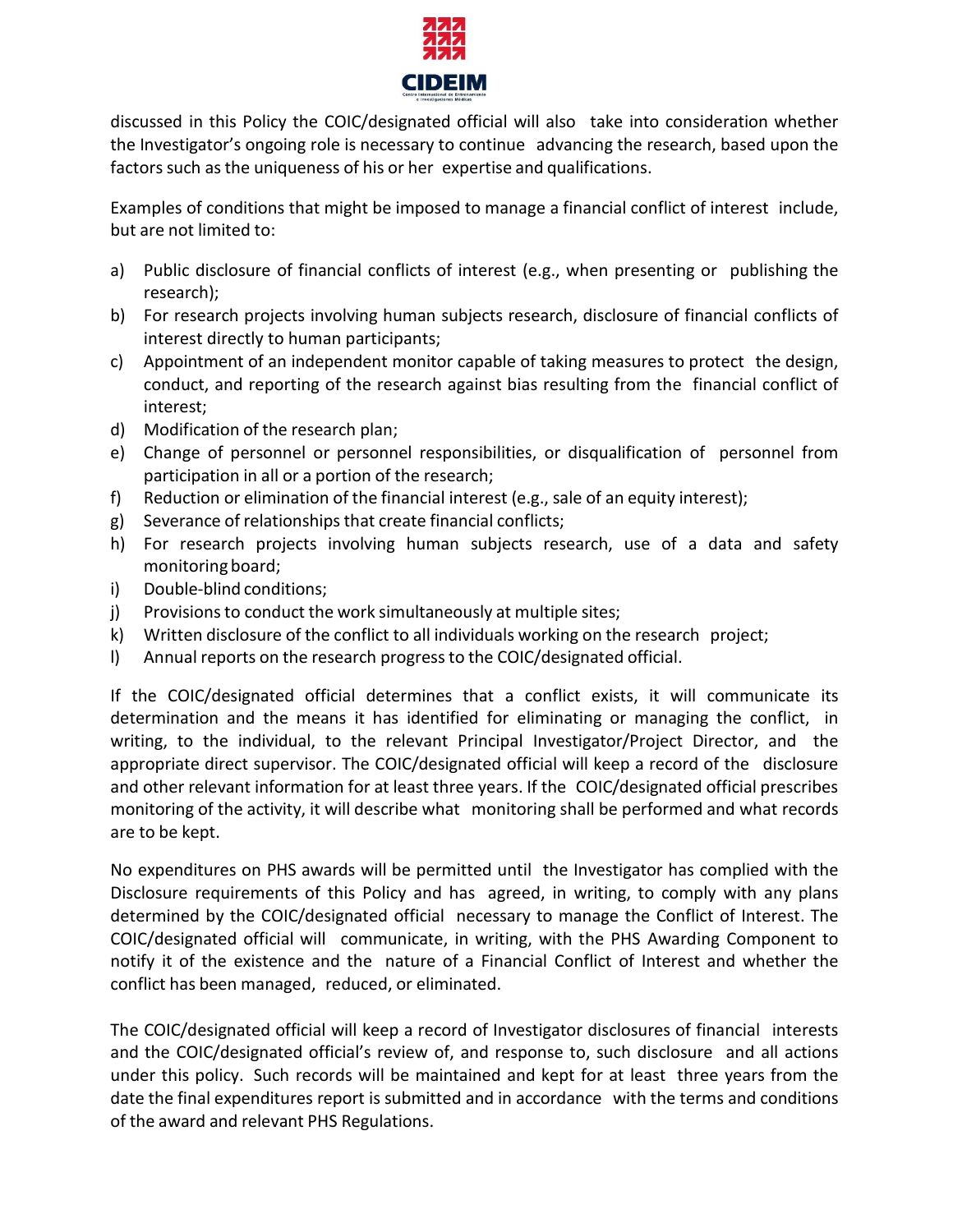

#### Public Accessibility to Information Related to Financial Conflicts of Interest

Prior to the expenditure of any funds under a PHS-funded research project, CIDEIM will ensure public accessibility, via a publicly accessible Web site or by written response to any requestor within five business days of a request, of information concerning any SFI disclosed that meets the following three criteria:

- **(i)** The Significant Financial Interest was disclosed and is still held by the senior/key personnel. Senior/key personnel are the PD/PI and any other person identified as senior key personnel by CIDEIM in the grant application, progress report or any other report submitted to the PHS by CIDEIM;
- **(ii)** CIDEIM has determined that the Significant Financial Interest is related to the PHSfunded research; and
- **(iii)** CIDEIM has determined that the Significant Financial Interest is a financial conflict of interest.

The information that CIDEIM will make available via a publicly accessible Web site or in a written response to any requestor within five days of request will include, at a minimum, the following:

- **(i)** The Investigator's name;
- **(ii)** The Investigator's title and role with respect to the research project;
- **(iii)** The name of the entity in which the Significant Financial Interest is held;
- **(iv)** The nature of the Significant Financial Interest; and
- **(v)** The approximate dollar value of the Significant Financial Interest in the following ranges: \$0-\$4,999; \$5,000-9,999; \$10,000 - \$19,999; amounts between \$20,000- \$100,000 by increments of \$20,000; amounts above \$100,000 by increments of \$50,000), or a statement that the interest is one whose value cannot be readily determined through reference to public prices or other reasonable measures of fair market value.

If CIDEIM uses a publicly accessible Web site to comply with the public disclosure requirements of the PHS regulations, the information posted will be updated at least annually, and within sixty days of receipt or identification of information concerning any additional Significant Financial Interest of the senior/key personnel for the PHS-funded research project that had not been previously disclosed, or upon the disclosure of a Significant Financial Interest of senior/key personnel new to the PHS-funded research project, if it is determined by the COIC/designated official that the Significant Financial Interest is related to the research and is a financial conflict of interest.

If CIDEIM responds to written requests for the purposes of public accessibility, it will ascertain from the Investigator that the information provided is current as of the date of the correspondence, and will note in its written response that the information is subject to updates, on at least an annual basis and within 60 days of the CIDEIM's identification of a new financial conflict of interest, which should be requested subsequently by the requestor.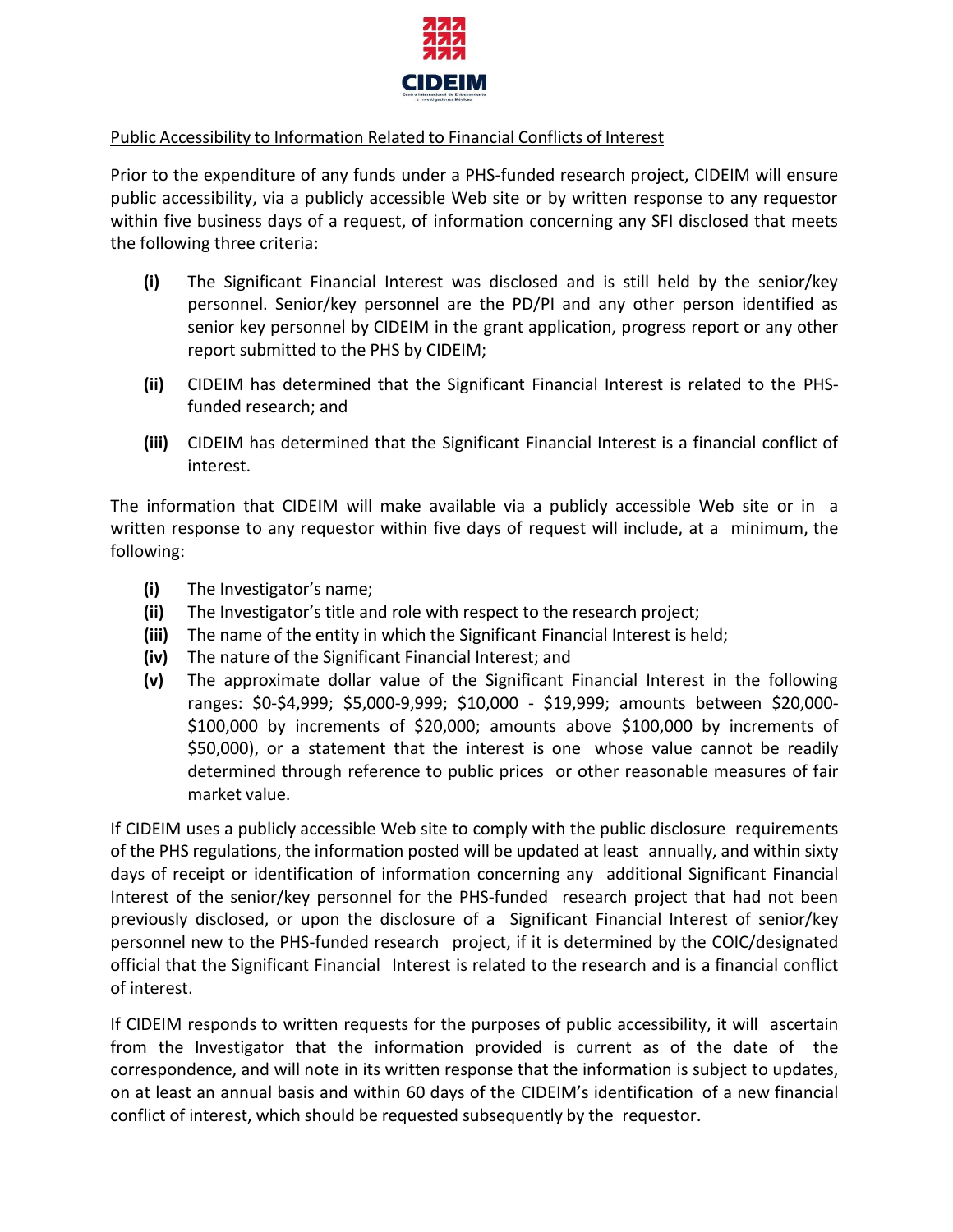

Information concerning the Significant Financial Interests of an individual, as limited by this Policy, will remain available, for responses to written requests or for posting via CIDEIM's publicly accessible Web site for at least three years from the date that the information was most recently updated.

## **Reporting of Financial Conflicts of Interest**

Prior to the expenditure of any funds under a PHS-funded research project, CIDEIM will provide to the PHS Awarding Component a FCOI report compliant with PHS regulations regarding any Investigator's Significant Financial Interest found to be conflicting and will ensure that the Investigator has agreed to and implemented the corresponding management plan.

While the award is ongoing (including any extensions with or without funds), CIDEIM will provide to the PHS Awarding Component an annual FCOI report that addresses the status of the FCOI and any changes in the management plan.

For any Significant Financial Interest that is identified as conflicting subsequent to an initial FCOI report during an ongoing PHS-funded research project (e.g., upon the participation of an Investigator who is new to the research project), CIDEIM will provide to the PHS awarding component, within sixty days, an FCOI report regarding the financial conflict of interest and ensure that CIDEIM has implemented a management plan and the Investigator has agreed to the relevant management plan.

### **TrainingRequirements**

Each Investigator must complete training on CIDEIM *Conflict of Interest Policy Applicable to Public Health Service Funding* prior to engaging in research related to any PHS-funded grant and at least every four years, and immediately (as defined below) when any of the following circumstances apply:

- **1)** CIDEIM revises this Policy, or procedures related to this Policy, in any manner that affects the requirements of Investigators (training is to be completed within the timeframe specified in communications announcing such changes);
- **2)** An Investigator is new to CIDEIM research supported by PHS funding (training is to be completed prior to his/her participation in the research); or
- **3)** CIDEIM finds that an Investigator is not in compliance with this Policy or a management plan issued under this Policy (training is to be completed within 30 days in the manner specified by the COIC/designated official).

In fulfillment of the training requirement, CIDEIM requires its investigators to complete the National Institutes of Health's Financial Conflict of Interest tutorial located at: <http://grants.nih.gov/grants/policy/coi/tutorial2011/fcoi.htm> in accordance with the requirements and expectations of this Policy. All investigators must print a certification of completion at the end of training and retain it for audit purposes.

## **Failure to Comply with CIDEIM´s Conflict of Interest Policy Applicable to Public Health Service Funding**